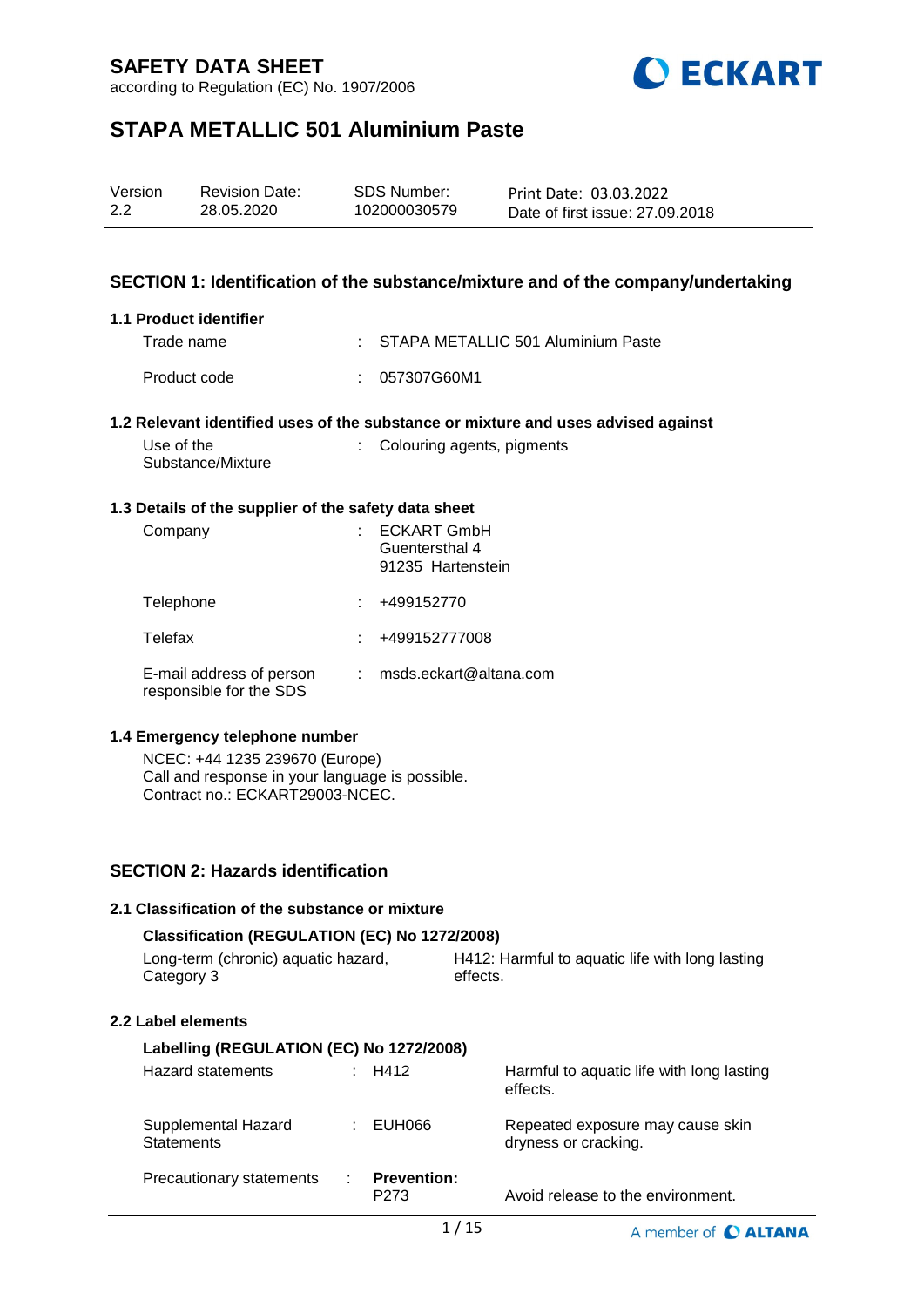according to Regulation (EC) No. 1907/2006



# **STAPA METALLIC 501 Aluminium Paste**

| Version | <b>Revision Date:</b> | SDS Number:  | Print Date: 03.03.2022          |
|---------|-----------------------|--------------|---------------------------------|
| 2.2     | 28.05.2020            | 102000030579 | Date of first issue: 27,09,2018 |
|         |                       |              |                                 |

**Disposal:** 

Dispose of contents/ container to an approved waste disposal plant.

#### **2.3 Other hazards**

Combustible Solids

This substance/mixture contains no components considered to be either persistent, bioaccumulative and toxic (PBT), or very persistent and very bioaccumulative (vPvB) at levels of 0.1% or higher.

### **SECTION 3: Composition/information on ingredients**

#### **3.2 Mixtures**

### **Hazardous components**

| Chemical name                                                                            | CAS-No.<br>EC-No.<br>Index-No.<br>Registration number | <b>Classification</b><br><b>REGULATION (EC)</b><br>No 1272/2008                                             | Concentration<br>(% w/w) |
|------------------------------------------------------------------------------------------|-------------------------------------------------------|-------------------------------------------------------------------------------------------------------------|--------------------------|
| aluminium powder (stabilised)                                                            | 7429-90-5<br>231-072-3<br>01-2119529243-45            | Flam. Sol. 1; H228                                                                                          | $>= 50 - \le 100$        |
| Naphtha (petroleum),<br>hydrotreated heavy; Low boiling<br>point ydrogen treated naphtha | 64742-48-9<br>918-481-9<br>01-2119457273-39           | Asp. Tox. 1; H304                                                                                           | $>= 25 - 50$             |
| Solvent naphtha (petroleum),<br>light arom.                                              | 64742-95-6<br>918-668-5<br>01-2119455851-35           | Flam. Liq. 3; H226<br>STOT SE 3; H336<br>STOT SE 3; H335<br>Asp. Tox. 1; H304<br>Aquatic Chronic 2;<br>H411 | $>= 2.5 - < 10$          |

For explanation of abbreviations see section 16.

## **SECTION 4: First aid measures**

#### **4.1 Description of first aid measures**

| General advice          | Move the victim to fresh air.<br>Do not leave the victim unattended.                                             |
|-------------------------|------------------------------------------------------------------------------------------------------------------|
|                         | No hazards which require special first aid measures.                                                             |
| If inhaled              | If unconscious, place in recovery position and seek medical<br>advice.<br>If symptoms persist, call a physician. |
| In case of skin contact | Wash off immediately with soap and plenty of water.                                                              |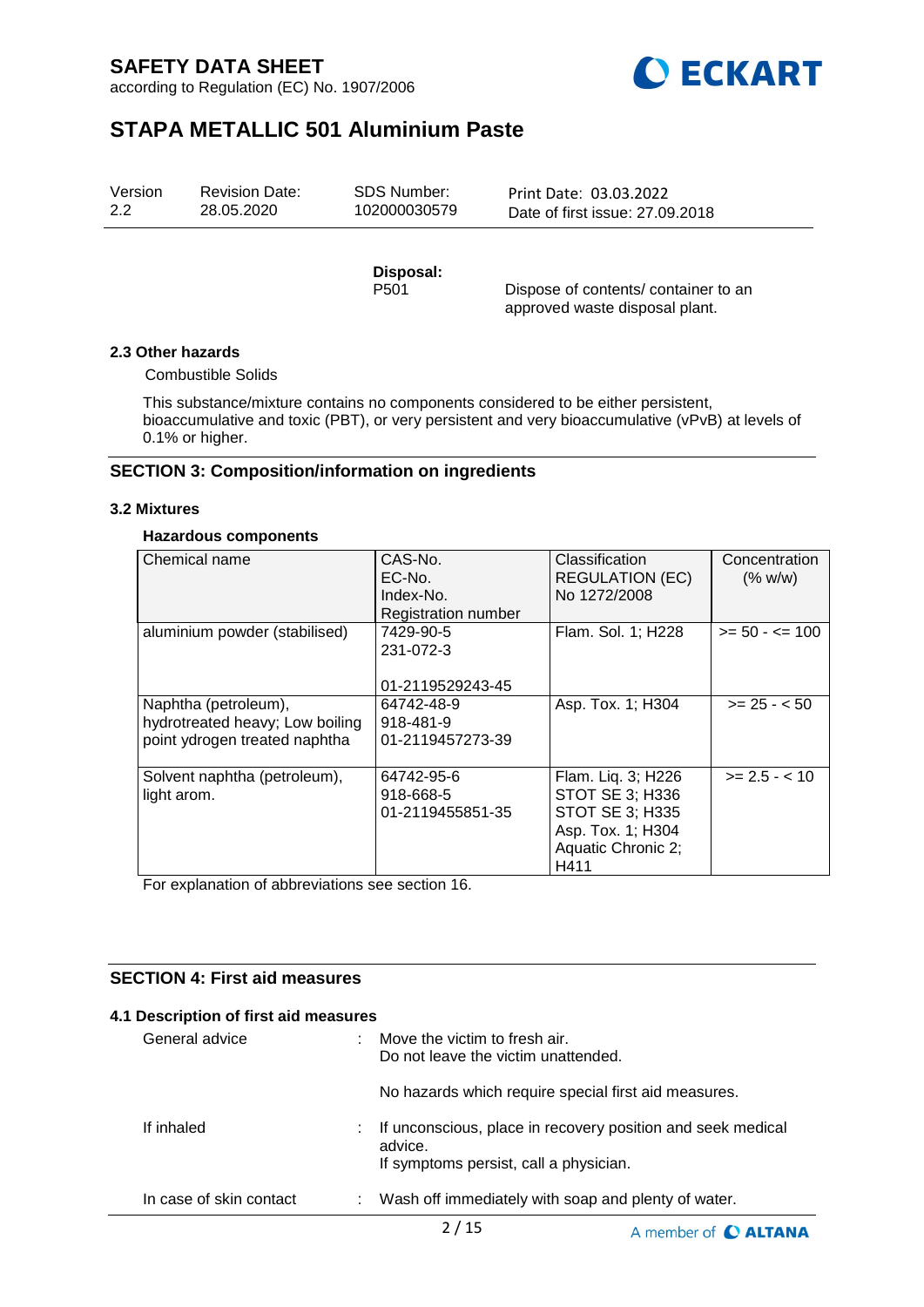according to Regulation (EC) No. 1907/2006



# **STAPA METALLIC 501 Aluminium Paste**

| Version<br>$2.2^{\circ}$ | <b>Revision Date:</b><br>28.05.2020 | <b>SDS Number:</b><br>102000030579                              | Print Date: 03.03.2022<br>Date of first issue: 27,09,2018                                                                                                                     |  |
|--------------------------|-------------------------------------|-----------------------------------------------------------------|-------------------------------------------------------------------------------------------------------------------------------------------------------------------------------|--|
|                          | In case of eye contact              | ÷.                                                              | Immediately flush eye(s) with plenty of water.                                                                                                                                |  |
|                          |                                     | Remove contact lenses.                                          | If eye irritation persists, consult a specialist.                                                                                                                             |  |
| If swallowed             |                                     |                                                                 | Keep respiratory tract clear.<br>Do not give milk or alcoholic beverages.<br>Never give anything by mouth to an unconscious person.<br>If symptoms persist, call a physician. |  |
|                          |                                     | 4.2 Most important symptoms and effects, both acute and delayed |                                                                                                                                                                               |  |
| <b>Risks</b>             |                                     |                                                                 | Repeated exposure may cause skin dryness or cracking.                                                                                                                         |  |

### **4.3 Indication of any immediate medical attention and special treatment needed**

This information is not available.

### **SECTION 5: Firefighting measures**

| 5.1 Extinguishing media                                   |                               |                                                                                                                                                                                                                               |
|-----------------------------------------------------------|-------------------------------|-------------------------------------------------------------------------------------------------------------------------------------------------------------------------------------------------------------------------------|
| Suitable extinguishing media :                            |                               | Dry sand<br>Special powder against metal fire                                                                                                                                                                                 |
| Unsuitable extinguishing<br>media                         |                               | Water<br>Foam<br>ABC powder<br>Carbon dioxide (CO2)                                                                                                                                                                           |
| 5.2 Special hazards arising from the substance or mixture |                               |                                                                                                                                                                                                                               |
| Specific hazards during<br>firefighting                   | $\mathcal{I}^{\mathcal{I}}$ . | Do not allow run-off from fire fighting to enter drains or water<br>courses.                                                                                                                                                  |
| 5.3 Advice for firefighters                               |                               |                                                                                                                                                                                                                               |
| for firefighters                                          |                               | Special protective equipment : Use personal protective equipment.                                                                                                                                                             |
|                                                           |                               | Wear self-contained breathing apparatus for firefighting if<br>necessary.                                                                                                                                                     |
| Further information                                       |                               | Collect contaminated fire extinguishing water separately. This<br>must not be discharged into drains.<br>Fire residues and contaminated fire extinguishing water must<br>be disposed of in accordance with local regulations. |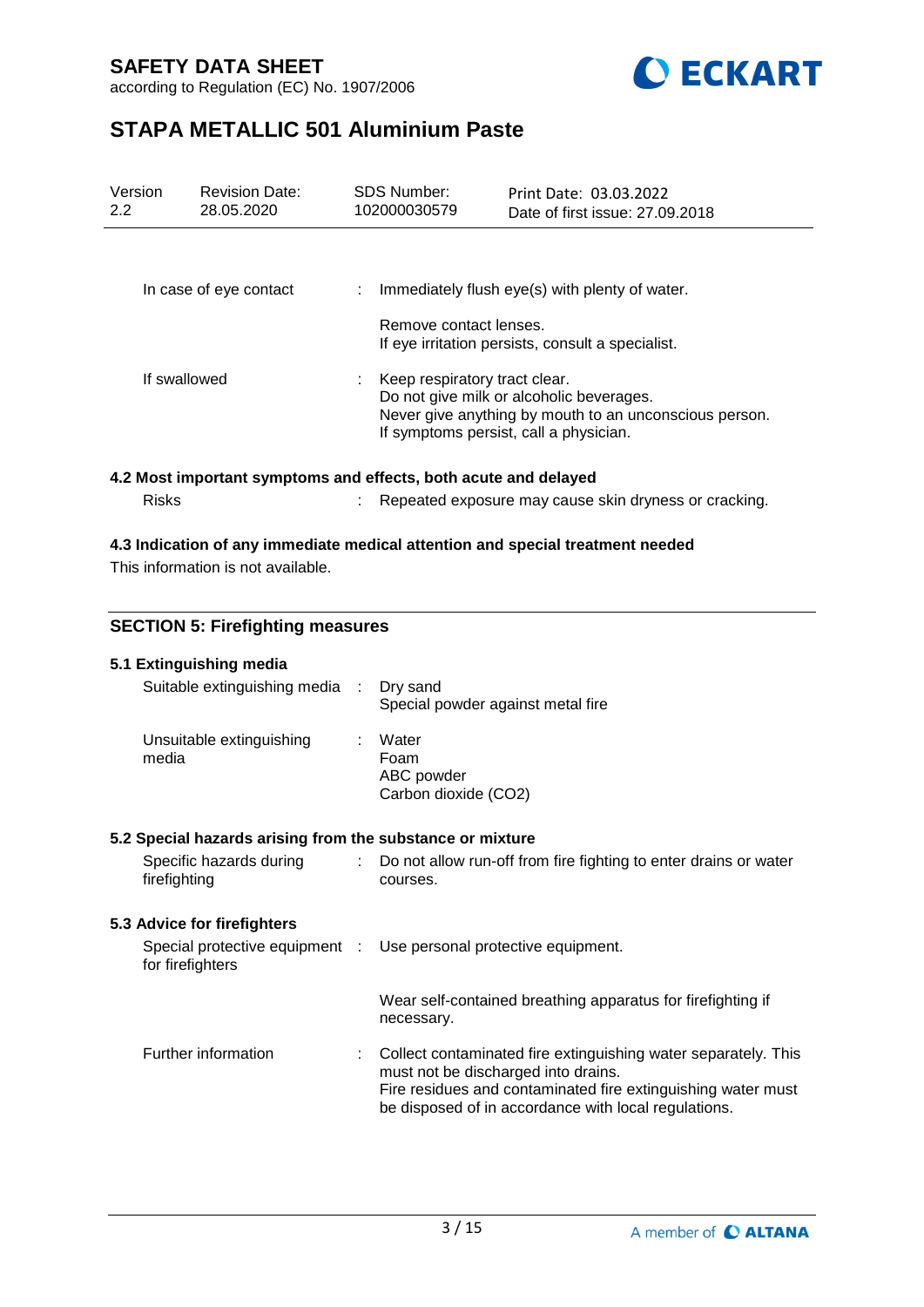according to Regulation (EC) No. 1907/2006



# **STAPA METALLIC 501 Aluminium Paste**

| Version | <b>Revision Date:</b> | SDS Number:  | Print Date: 03.03.2022          |
|---------|-----------------------|--------------|---------------------------------|
| 2.2     | 28.05.2020            | 102000030579 | Date of first issue: 27,09,2018 |

### **SECTION 6: Accidental release measures**

|                                                          | 6.1 Personal precautions, protective equipment and emergency procedures                                                                           |
|----------------------------------------------------------|---------------------------------------------------------------------------------------------------------------------------------------------------|
| Personal precautions                                     | : Evacuate personnel to safe areas.<br>Use personal protective equipment.<br>Remove all sources of ignition.<br>Avoid dust formation.             |
| 6.2 Environmental precautions                            |                                                                                                                                                   |
| Environmental precautions                                | : Prevent product from entering drains.<br>If the product contaminates rivers and lakes or drains inform<br>respective authorities.               |
| 6.3 Methods and material for containment and cleaning up |                                                                                                                                                   |
| Methods for cleaning up                                  | : Use mechanical handling equipment.<br>Soak up with inert absorbent material (e.g. sand, silica gel,<br>acid binder, universal binder, sawdust). |
|                                                          | Sweep up and shovel.<br>Do not flush with water.<br>Keep in suitable, closed containers for disposal.                                             |

### **6.4 Reference to other sections**

For personal protection see section 8.

### **SECTION 7: Handling and storage**

| 7.1 Precautions for safe handling<br>Advice on safe handling     | ÷. | Keep away from heat and sources of ignition.<br>Avoid dust formation.<br>Ensure adequate ventilation.                                                                                         |
|------------------------------------------------------------------|----|-----------------------------------------------------------------------------------------------------------------------------------------------------------------------------------------------|
|                                                                  |    | For personal protection see section 8.<br>Smoking, eating and drinking should be prohibited in the<br>application area.                                                                       |
| Advice on protection against<br>fire and explosion               | ÷  | Keep away from open flames, hot surfaces and sources of<br>ignition. Earthing of containers and apparatuses is essential.                                                                     |
|                                                                  |    | Normal measures for preventive fire protection.                                                                                                                                               |
| Hygiene measures                                                 |    | : General industrial hygiene practice.                                                                                                                                                        |
| 7.2 Conditions for safe storage, including any incompatibilities |    |                                                                                                                                                                                               |
| Requirements for storage<br>areas and containers                 |    | : Store in original container. Keep containers tightly closed in a<br>cool, well-ventilated place. Keep container closed when not in<br>use. Keep away from sources of ignition - No smoking. |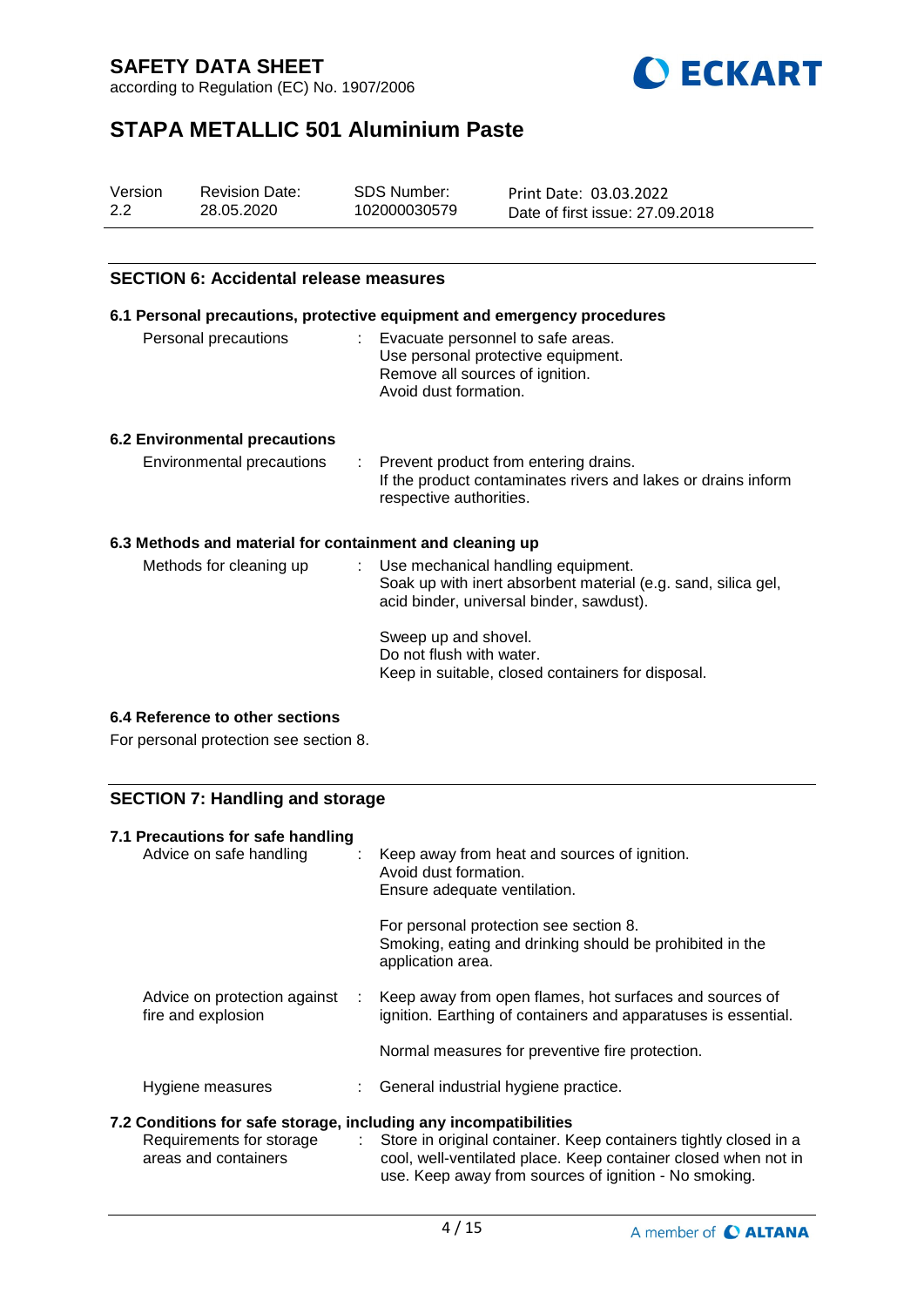



# **STAPA METALLIC 501 Aluminium Paste**

| Version<br>$2.2^{\circ}$ | <b>Revision Date:</b><br>28.05.2020          |    | <b>SDS Number:</b><br>102000030579  | Print Date: 03.03.2022<br>Date of first issue: 27.09.2018                                                                                                                                                                                                |
|--------------------------|----------------------------------------------|----|-------------------------------------|----------------------------------------------------------------------------------------------------------------------------------------------------------------------------------------------------------------------------------------------------------|
|                          |                                              |    | the technological safety standards. | Electrical installations / working materials must comply with                                                                                                                                                                                            |
|                          | Further information on<br>storage conditions |    |                                     | Protect from humidity and water. Do not allow to dry.                                                                                                                                                                                                    |
|                          | Advice on common storage                     | ÷. | storage.                            | Do not store together with oxidizing and self-igniting products.<br>Never allow product to get in contact with water during<br>Keep away from oxidizing agents, strongly alkaline and<br>strongly acid materials in order to avoid exothermic reactions. |
|                          | Further information on<br>storage stability  |    |                                     | No decomposition if stored and applied as directed.                                                                                                                                                                                                      |

### **7.3 Specific end use(s)**

This information is not available.

## **SECTION 8: Exposure controls/personal protection**

#### **8.1 Control parameters**

### **Occupational Exposure Limits**

| Components                       | CAS-No.                                                                                                                                                                                                                                                                                                                                                                                                                                                                                                                                                                                           | Value type (Form<br>of exposure)                                     | Control parameters                                                                                                                                                                                                                                                                                                                                                                                                                                                                                                                                           | <b>Basis</b> |
|----------------------------------|---------------------------------------------------------------------------------------------------------------------------------------------------------------------------------------------------------------------------------------------------------------------------------------------------------------------------------------------------------------------------------------------------------------------------------------------------------------------------------------------------------------------------------------------------------------------------------------------------|----------------------------------------------------------------------|--------------------------------------------------------------------------------------------------------------------------------------------------------------------------------------------------------------------------------------------------------------------------------------------------------------------------------------------------------------------------------------------------------------------------------------------------------------------------------------------------------------------------------------------------------------|--------------|
| aluminium powder<br>(stabilised) | 7429-90-5                                                                                                                                                                                                                                                                                                                                                                                                                                                                                                                                                                                         | TWA (Inhalable)                                                      | $10$ mg/m $3$                                                                                                                                                                                                                                                                                                                                                                                                                                                                                                                                                | GB EH40      |
| Further information              | The COSHH definition of a substance hazardous to health includes dust of<br>any kind when present at a concentration in air equal to or greater than 10<br>mg.m-3 8-hour TWA of inhalable dust or 4 mg.m-3 8-hour TWA of respirable<br>dust. This means that any dust will be subject to COSHH if people are<br>exposed to dust above these levels. Some dusts have been assigned<br>specific WELs and exposure to these must comply with the appropriate<br>limits., Where no specific short-term exposure limit is listed, a figure three<br>times the long-term exposure limit should be used. |                                                                      |                                                                                                                                                                                                                                                                                                                                                                                                                                                                                                                                                              |              |
|                                  |                                                                                                                                                                                                                                                                                                                                                                                                                                                                                                                                                                                                   | <b>TWA</b><br>(Respirable)                                           | $4$ mg/m $3$                                                                                                                                                                                                                                                                                                                                                                                                                                                                                                                                                 | GB EH40      |
| Further information              |                                                                                                                                                                                                                                                                                                                                                                                                                                                                                                                                                                                                   | times the long-term exposure limit should be used.<br>TWA (inhalable | The COSHH definition of a substance hazardous to health includes dust of<br>any kind when present at a concentration in air equal to or greater than 10<br>mg.m-3 8-hour TWA of inhalable dust or 4 mg.m-3 8-hour TWA of respirable<br>dust. This means that any dust will be subject to COSHH if people are<br>exposed to dust above these levels. Some dusts have been assigned<br>specific WELs and exposure to these must comply with the appropriate<br>limits., Where no specific short-term exposure limit is listed, a figure three<br>$10$ mg/m $3$ | GB EH40      |
|                                  |                                                                                                                                                                                                                                                                                                                                                                                                                                                                                                                                                                                                   | dust)                                                                |                                                                                                                                                                                                                                                                                                                                                                                                                                                                                                                                                              |              |
| Further information              |                                                                                                                                                                                                                                                                                                                                                                                                                                                                                                                                                                                                   |                                                                      | For the purposes of these limits, respirable dust and inhalable dust are<br>those fractions of airborne dust which will be collected when sampling is<br>undertaken in accordance with the methods described in MDHS14/4<br>General methods for sampling and gravimetric analysis or respirable,<br>thoracic and inhalable aerosols, The COSHH definition of a substance                                                                                                                                                                                     |              |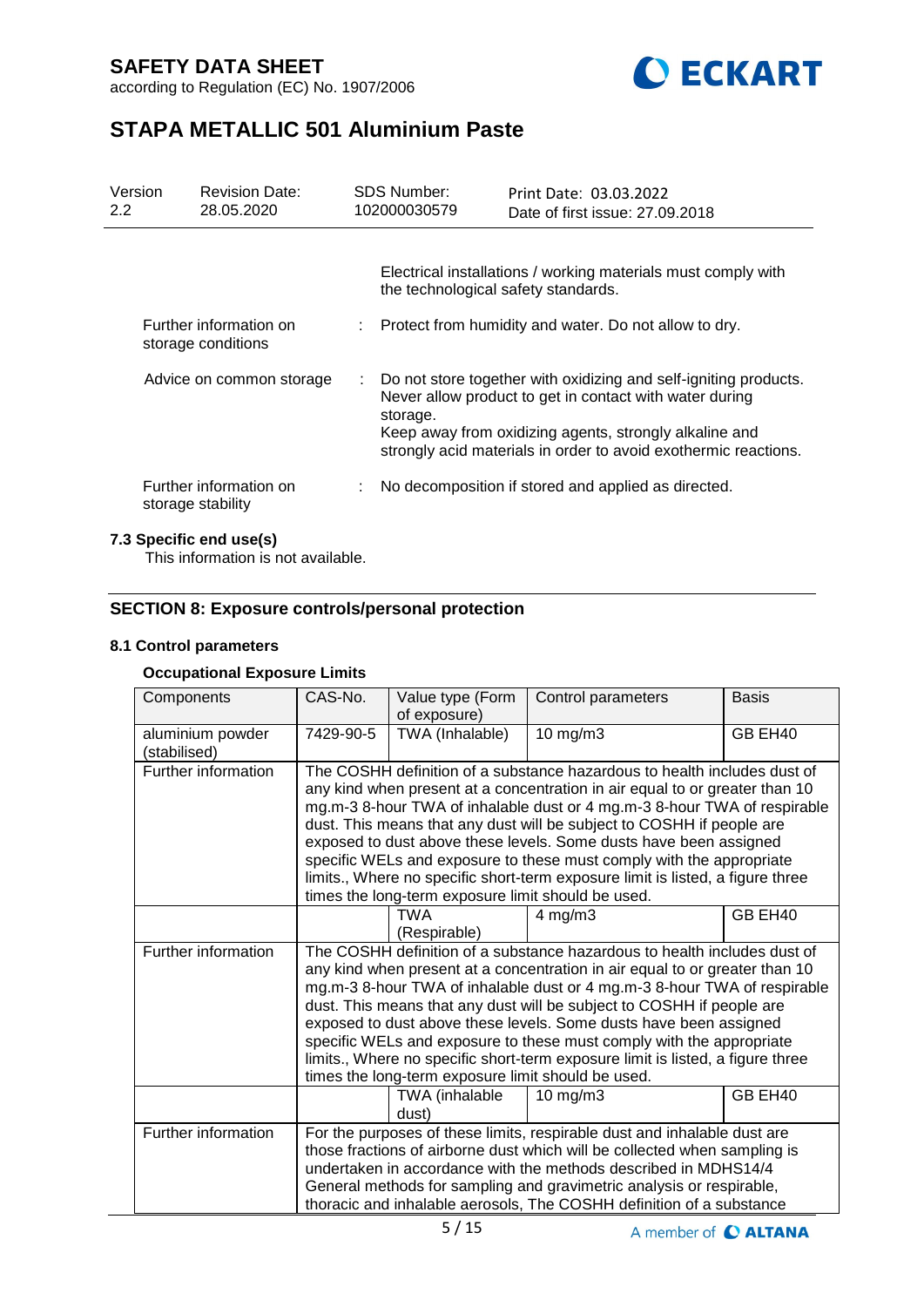according to Regulation (EC) No. 1907/2006



# **STAPA METALLIC 501 Aluminium Paste**

| Version<br>2.2 | <b>Revision Date:</b><br>28.05.2020 | <b>SDS Number:</b><br>102000030579                                                                                                                                                                                                                                                                                                                                                                                                                                                                                                                                                                                                                                                                                                                                                                                                                                                                                                                                                                                                                                                                                                                                                                                                                                                                                                                                                                                                                                                                                                                                                                                                                                                                                                                                                                                                                                                                                                                                                                                                                                                                                                                                                                                                                                                                                                                                                                                                                                                                                                                                                                                                                                                                                                                                                                                                                                                                   | Print Date: 03.03.2022                          |         |
|----------------|-------------------------------------|------------------------------------------------------------------------------------------------------------------------------------------------------------------------------------------------------------------------------------------------------------------------------------------------------------------------------------------------------------------------------------------------------------------------------------------------------------------------------------------------------------------------------------------------------------------------------------------------------------------------------------------------------------------------------------------------------------------------------------------------------------------------------------------------------------------------------------------------------------------------------------------------------------------------------------------------------------------------------------------------------------------------------------------------------------------------------------------------------------------------------------------------------------------------------------------------------------------------------------------------------------------------------------------------------------------------------------------------------------------------------------------------------------------------------------------------------------------------------------------------------------------------------------------------------------------------------------------------------------------------------------------------------------------------------------------------------------------------------------------------------------------------------------------------------------------------------------------------------------------------------------------------------------------------------------------------------------------------------------------------------------------------------------------------------------------------------------------------------------------------------------------------------------------------------------------------------------------------------------------------------------------------------------------------------------------------------------------------------------------------------------------------------------------------------------------------------------------------------------------------------------------------------------------------------------------------------------------------------------------------------------------------------------------------------------------------------------------------------------------------------------------------------------------------------------------------------------------------------------------------------------------------------|-------------------------------------------------|---------|
|                | Further information                 | hazardous to health includes dust of any kind when present at a<br>concentration in air equal to or greater than 10 mg.m-3 8-hour TWA of<br>inhalable dust or 4 mg.m-3 8-hour TWA of respirable dust. This means that<br>any dust will be subject to COSHH if people are exposed to dust above<br>these levels. Some dusts have been assigned specific WELs and exposure<br>to these must comply with the appropriate limits., Most industrial dusts<br>contain particles of a wide range of sizes. The behaviour, deposition and<br>fate of any particular particle after entry into the human respiratory system,<br>and the body response that it elicits, depend on the nature and size of the<br>particle. HSE distinguishes two size fractions for limit-setting purposes<br>termed 'inhalable' and 'respirable'., Inhalable dust approximates to the<br>fraction of airborne material that enters the nose and mouth during breathing<br>and is therefore available for deposition in the respiratory tract. Respirable<br>dust approximates to the fraction that penetrates to the gas exchange region<br>of the lung. Fuller definitions and explanatory material are given in<br>MDHS14/4., Where dusts contain components that have their own assigned<br>WEL, all the relevant limits should be complied with., Where no specific<br>short-term exposure limit is listed, a figure three times the long-term<br>exposure limit should be used.<br>TWA (Respirable<br>dust)<br>For the purposes of these limits, respirable dust and inhalable dust are<br>those fractions of airborne dust which will be collected when sampling is<br>undertaken in accordance with the methods described in MDHS14/4<br>General methods for sampling and gravimetric analysis or respirable,<br>thoracic and inhalable aerosols, The COSHH definition of a substance<br>hazardous to health includes dust of any kind when present at a<br>concentration in air equal to or greater than 10 mg.m-3 8-hour TWA of<br>inhalable dust or 4 mg.m-3 8-hour TWA of respirable dust. This means that<br>any dust will be subject to COSHH if people are exposed to dust above<br>these levels. Some dusts have been assigned specific WELs and exposure<br>to these must comply with the appropriate limits., Most industrial dusts<br>contain particles of a wide range of sizes. The behaviour, deposition and<br>fate of any particular particle after entry into the human respiratory system,<br>and the body response that it elicits, depend on the nature and size of the<br>particle. HSE distinguishes two size fractions for limit-setting purposes<br>termed 'inhalable' and 'respirable'., Inhalable dust approximates to the<br>fraction of airborne material that enters the nose and mouth during breathing<br>and is therefore available for deposition in the respiratory tract. Respirable | Date of first issue: 27.09.2018<br>$4$ mg/m $3$ | GB EH40 |
|                |                                     | dust approximates to the fraction that penetrates to the gas exchange region<br>of the lung. Fuller definitions and explanatory material are given in<br>MDHS14/4., Where dusts contain components that have their own assigned<br>WEL, all the relevant limits should be complied with., Where no specific<br>short-term exposure limit is listed, a figure three times the long-term<br>exposure limit should be used.                                                                                                                                                                                                                                                                                                                                                                                                                                                                                                                                                                                                                                                                                                                                                                                                                                                                                                                                                                                                                                                                                                                                                                                                                                                                                                                                                                                                                                                                                                                                                                                                                                                                                                                                                                                                                                                                                                                                                                                                                                                                                                                                                                                                                                                                                                                                                                                                                                                                             |                                                 |         |

## **Derived No Effect Level (DNEL) according to Regulation (EC) No. 1907/2006:**

| Substance name                   | End Use        | Exposure routes | Potential health<br>effects   | Value               |
|----------------------------------|----------------|-----------------|-------------------------------|---------------------|
| aluminium powder<br>(stabilised) | <b>Workers</b> | Inhalation      | Long-term local<br>effects    | $3.72 \text{ mg/m}$ |
|                                  | Consumers      | Oral            | Long-term systemic<br>effects | 3.95 mg/kg          |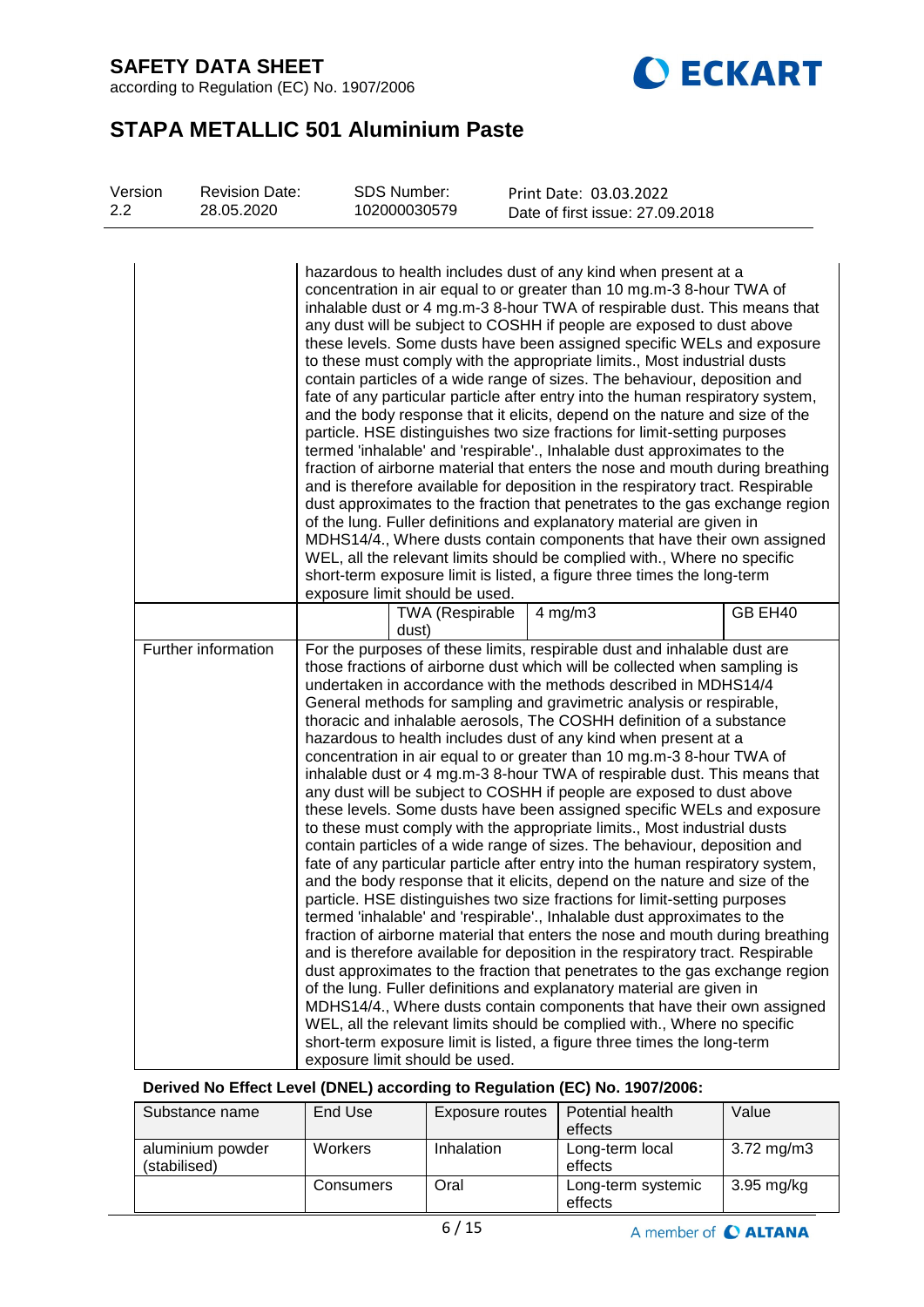according to Regulation (EC) No. 1907/2006



# **STAPA METALLIC 501 Aluminium Paste**

| Version | Revi |
|---------|------|
| 2.2     | 28.0 |

ision Date: 05.2020

SDS Number: 102000030579

Print Date: 03.03.2022 Date of first issue: 27.09.2018

|                                                                                                | Workers   | Inhalation   | Long-term systemic<br>effects | $3.72$ mg/m $3$    |
|------------------------------------------------------------------------------------------------|-----------|--------------|-------------------------------|--------------------|
| Naphtha (petroleum),<br>hydrotreated heavy;<br>Low boiling point<br>ydrogen treated<br>naphtha | Workers   | Skin contact | Long-term systemic<br>effects | 300 mg/kg          |
|                                                                                                | Consumers | Ingestion    | Long-term systemic<br>effects | 300 mg/kg          |
|                                                                                                | Consumers | Skin contact | Long-term systemic<br>effects | 300 mg/kg          |
|                                                                                                | Consumers | Inhalation   | Long-term systemic<br>effects | 900 mg/m3          |
| Solvent naphtha<br>(petroleum), light<br>arom.                                                 | Workers   | Inhalation   | Long-term systemic<br>effects | 150 mg/m3          |
|                                                                                                | Workers   | Skin contact | Long-term systemic<br>effects | $25 \text{ mg/kg}$ |

### **Predicted No Effect Concentration (PNEC) according to Regulation (EC) No. 1907/2006:**

| Substance name                | <b>Environmental Compartment</b> | Value         |
|-------------------------------|----------------------------------|---------------|
| aluminium powder (stabilised) | Fresh water                      | $0.0749$ ma/l |
|                               | clarification plant              | 20 ma/l       |

#### **8.2 Exposure controls**

| Personal protective equipment |                                                                                                                                                                                                                                                                                                                                                                                                                                                                                                                                                                                                                                                                                                                                                                                                                    |
|-------------------------------|--------------------------------------------------------------------------------------------------------------------------------------------------------------------------------------------------------------------------------------------------------------------------------------------------------------------------------------------------------------------------------------------------------------------------------------------------------------------------------------------------------------------------------------------------------------------------------------------------------------------------------------------------------------------------------------------------------------------------------------------------------------------------------------------------------------------|
| Eye protection                | Safety glasses                                                                                                                                                                                                                                                                                                                                                                                                                                                                                                                                                                                                                                                                                                                                                                                                     |
| Hand protection<br>Material   | Solvent-resistant gloves                                                                                                                                                                                                                                                                                                                                                                                                                                                                                                                                                                                                                                                                                                                                                                                           |
| Remarks                       | Take note of the information given by the producer<br>concerning permeability and break through times, and of<br>special workplace conditions (mechanical strain, duration of<br>contact). The exact break through time can be obtained from<br>the protective glove producer and this has to be observed.<br>Please observe the instructions regarding permeability and<br>breakthrough time which are provided by the supplier of the<br>gloves. Also take into consideration the specific local<br>conditions under which the product is used, such as the<br>danger of cuts, abrasion, and the contact time.<br>Recommended preventive skin protection Skin should be<br>washed after contact. The suitability for a specific workplace<br>should be discussed with the producers of the protective<br>gloves. |
| Skin and body protection      | Long sleeved clothing<br>Safety shoes<br>Choose body protection according to the amount and<br>concentration of the dangerous substance at the work place.                                                                                                                                                                                                                                                                                                                                                                                                                                                                                                                                                                                                                                                         |
| Respiratory protection        | Use suitable breathing protection if workplace concentration                                                                                                                                                                                                                                                                                                                                                                                                                                                                                                                                                                                                                                                                                                                                                       |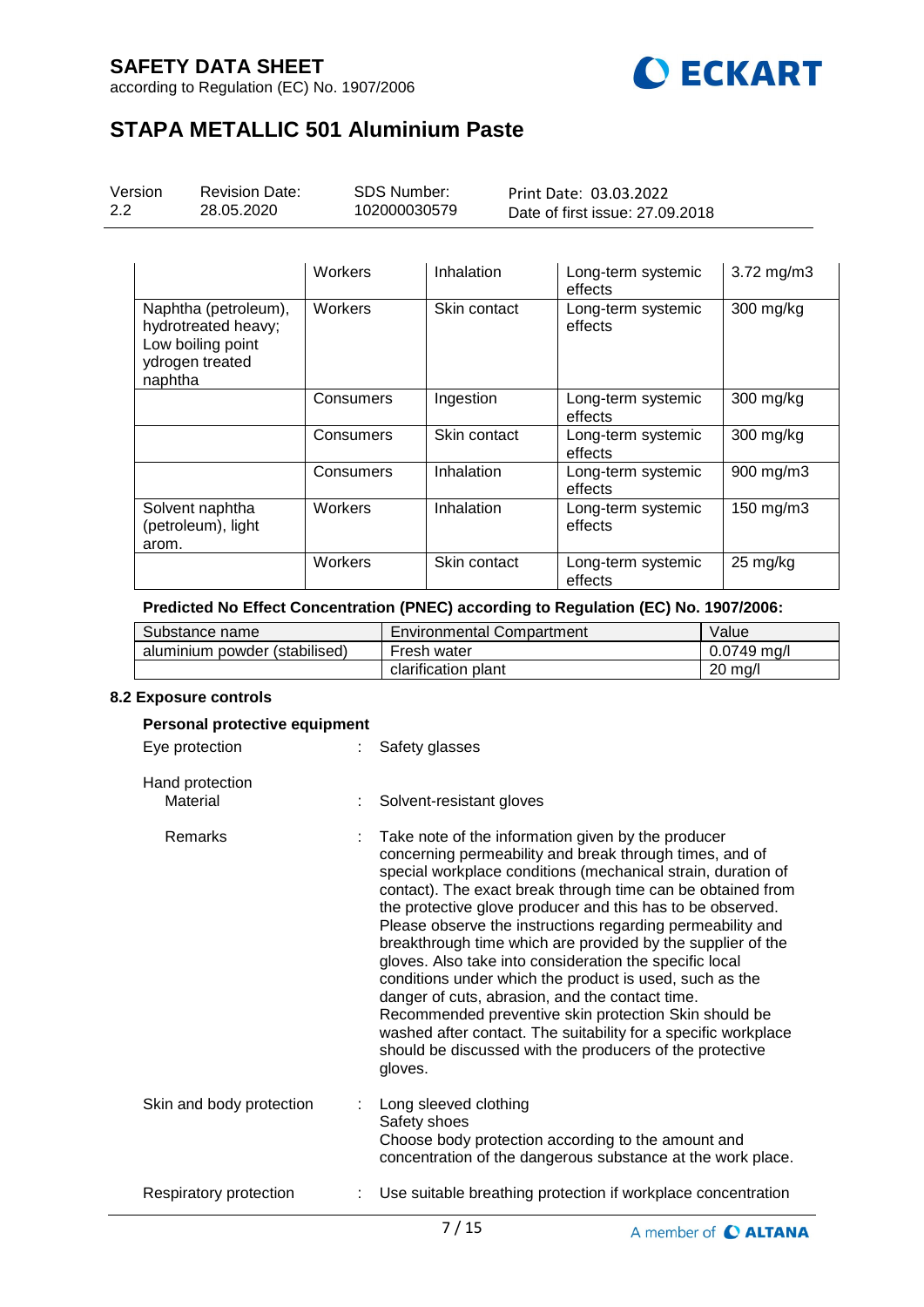according to Regulation (EC) No. 1907/2006



# **STAPA METALLIC 501 Aluminium Paste**

| Version<br>2.2 | <b>Revision Date:</b><br>28.05.2020                       | SDS Number:<br>102000030579 | Print Date: 03.03.2022<br>Date of first issue: 27.09.2018 |  |
|----------------|-----------------------------------------------------------|-----------------------------|-----------------------------------------------------------|--|
|                |                                                           | requires.                   |                                                           |  |
|                |                                                           |                             |                                                           |  |
|                | <b>Environmental exposure controls</b>                    |                             |                                                           |  |
|                | Water                                                     | courses or the soil.        | The product should not be allowed to enter drains, water  |  |
|                |                                                           |                             |                                                           |  |
|                | <b>SECTION 9: Physical and chemical properties</b>        |                             |                                                           |  |
|                | 9.1 Information on basic physical and chemical properties |                             |                                                           |  |
|                | Appearance                                                | : Pasty solid               |                                                           |  |
|                | Colour                                                    | : silver                    |                                                           |  |
|                | Odour                                                     | : characteristic            |                                                           |  |
|                | <b>Odour Threshold</b>                                    | : No data available         |                                                           |  |
| pH             |                                                           | : No data available         |                                                           |  |
|                | Freezing point                                            | : No data available         |                                                           |  |
|                | Boiling point/boiling range                               | : No data available         |                                                           |  |
|                | Flash point                                               | : No data available         |                                                           |  |
|                | Evaporation rate                                          | : No data available         |                                                           |  |
|                | Flammability (solid, gas)                                 | : Combustible Solids        |                                                           |  |
|                | Self-ignition                                             | : not auto-flammable        |                                                           |  |
|                | Auto-ignition temperature                                 | : No data available         |                                                           |  |
|                | Smoldering temperature                                    | : No data available         |                                                           |  |
|                | Decomposition temperature                                 | : No data available         |                                                           |  |
|                | <b>Explosive properties</b>                               | : Not explosive             |                                                           |  |
|                | Oxidizing properties                                      | : No data available         |                                                           |  |
|                | Upper explosion limit / Upper<br>flammability limit       | : No data available         |                                                           |  |
|                | Lower explosion limit / Lower<br>flammability limit       | : No data available         |                                                           |  |
|                | Vapour pressure                                           | : No data available         |                                                           |  |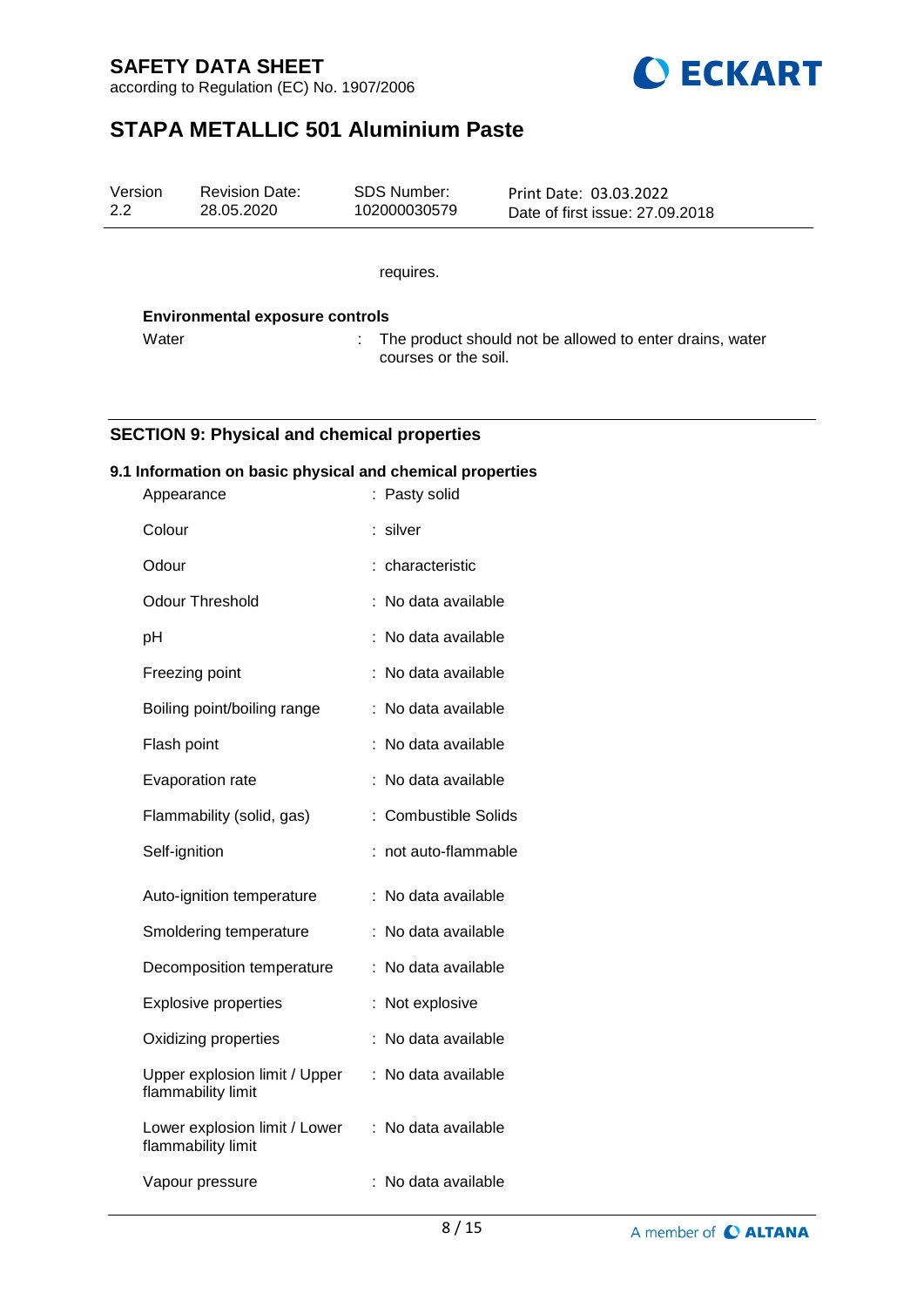according to Regulation (EC) No. 1907/2006



# **STAPA METALLIC 501 Aluminium Paste**

| Version<br>$2.2^{\circ}$ |                     | <b>Revision Date:</b><br>28.05.2020 | <b>SDS Number:</b><br>102000030579 | Print Date: 03.03.2022<br>Date of first issue: 27,09,2018 |
|--------------------------|---------------------|-------------------------------------|------------------------------------|-----------------------------------------------------------|
|                          |                     |                                     |                                    |                                                           |
|                          |                     | Relative vapour density             | : No data available                |                                                           |
|                          |                     | Relative density                    | : No data available                |                                                           |
|                          | Density             |                                     | : $1.3 - 2.0$ g/cm3                |                                                           |
|                          | <b>Bulk density</b> |                                     | : No data available                |                                                           |
|                          | Solubility(ies)     | Water solubility                    | $:$ insoluble                      |                                                           |
|                          |                     | Solubility in other solvents        | : No data available                |                                                           |
|                          | octanol/water       | Partition coefficient: n-           | : No data available                |                                                           |
|                          |                     | Decomposition temperature           | : No data available                |                                                           |
|                          |                     | Viscosity, dynamic                  | : No data available                |                                                           |
|                          |                     | Viscosity, kinematic                | : No data available                |                                                           |
|                          | Flow time           |                                     | : No data available                |                                                           |

### **9.2 Other information**

No data available

### **SECTION 10: Stability and reactivity**

### **10.1 Reactivity**

No decomposition if stored and applied as directed.

### **10.2 Chemical stability**

No decomposition if stored and applied as directed.

### **10.3 Possibility of hazardous reactions**

| Hazardous reactions | : Reacts with alkalis, acids, halogenes and oxidizing agents.<br>Contact with acids and alkalis may release hydrogen.<br>Mixture reacts slowly with water resulting in evolution of<br>hydrogen.<br>Vapour/air-mixtures are explosive at intense warming. |
|---------------------|-----------------------------------------------------------------------------------------------------------------------------------------------------------------------------------------------------------------------------------------------------------|
|                     |                                                                                                                                                                                                                                                           |

# Stable under recommended storage conditions.

### **10.4 Conditions to avoid**

| Conditions to avoid |  | Do not allow to dry. |
|---------------------|--|----------------------|
|---------------------|--|----------------------|

No data available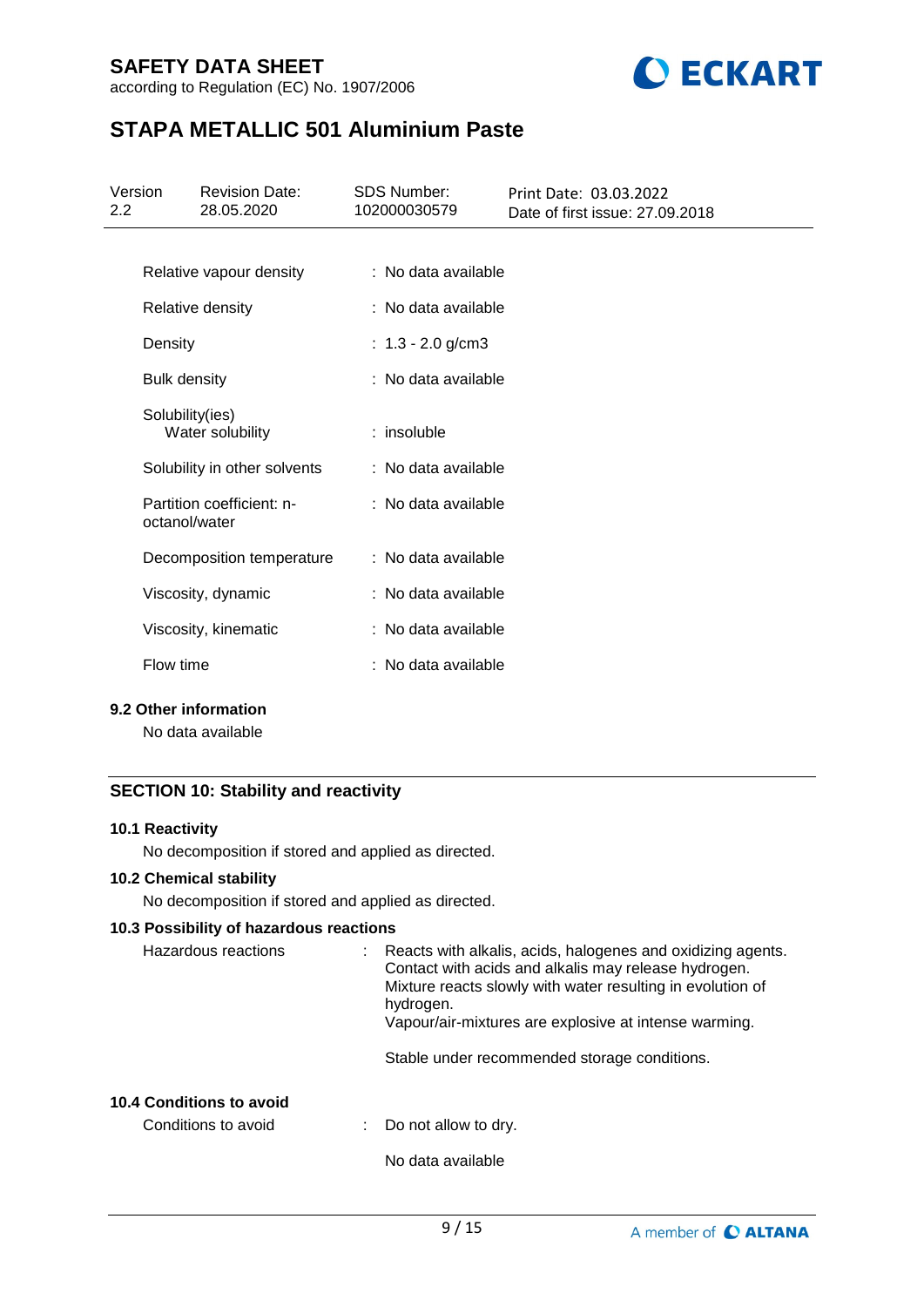according to Regulation (EC) No. 1907/2006



# **STAPA METALLIC 501 Aluminium Paste**

| Version<br>2.2 |     | <b>Revision Date:</b><br>28.05.2020                              |    | <b>SDS Number:</b><br>102000030579                                           | Print Date: 03.03.2022<br>Date of first issue: 27.09.2018                                                                                                     |
|----------------|-----|------------------------------------------------------------------|----|------------------------------------------------------------------------------|---------------------------------------------------------------------------------------------------------------------------------------------------------------|
|                |     |                                                                  |    |                                                                              |                                                                                                                                                               |
|                |     | 10.5 Incompatible materials                                      |    |                                                                              |                                                                                                                                                               |
|                |     | Materials to avoid                                               |    | : Acids<br><b>Bases</b><br>Oxidizing agents<br>Highly halogenated compounds  |                                                                                                                                                               |
|                |     | 10.6 Hazardous decomposition products                            |    |                                                                              |                                                                                                                                                               |
|                | air | Contact with water or humid : This information is not available. |    |                                                                              |                                                                                                                                                               |
|                |     | Thermal decomposition                                            |    | : This information is not available.                                         |                                                                                                                                                               |
|                |     |                                                                  |    |                                                                              |                                                                                                                                                               |
|                |     | <b>SECTION 11: Toxicological information</b>                     |    |                                                                              |                                                                                                                                                               |
|                |     | 11.1 Information on toxicological effects                        |    |                                                                              |                                                                                                                                                               |
|                |     | <b>Acute toxicity</b>                                            |    |                                                                              |                                                                                                                                                               |
|                |     | Not classified based on available information.                   |    |                                                                              |                                                                                                                                                               |
|                |     | Components:                                                      |    |                                                                              |                                                                                                                                                               |
|                |     | aluminium powder (stabilised):                                   |    |                                                                              |                                                                                                                                                               |
|                |     | Acute inhalation toxicity                                        |    | : LC50 (Rat): $>$ 5 mg/l<br>Exposure time: 4 h<br>Test atmosphere: dust/mist |                                                                                                                                                               |
|                |     |                                                                  |    |                                                                              | Naphtha (petroleum), hydrotreated heavy; Low boiling point ydrogen treated naphtha:                                                                           |
|                |     | Acute oral toxicity                                              | ÷. | LD50 (Rat): $> 5,000$ mg/kg                                                  |                                                                                                                                                               |
|                |     | Acute inhalation toxicity                                        |    | achievable concentration.                                                    | LC50 (Rat): Test atmosphere: vapour<br>Remarks: An LC50/inhalation/4h/rat could not be determined<br>because no mortality of rats was observed at the maximum |
|                |     | Acute dermal toxicity                                            |    | : LD50 (Rabbit): $> 5,000$ mg/kg                                             |                                                                                                                                                               |
|                |     | Solvent naphtha (petroleum), light arom.:                        |    |                                                                              |                                                                                                                                                               |
|                |     | Acute oral toxicity                                              |    | LD50 (Rat): 3,492 mg/kg                                                      |                                                                                                                                                               |
|                |     | Acute dermal toxicity                                            |    | : LD50 (Rabbit): $> 3,160$ mg/kg                                             |                                                                                                                                                               |
|                |     | <b>Skin corrosion/irritation</b>                                 |    |                                                                              |                                                                                                                                                               |
|                |     | Repeated exposure may cause skin dryness or cracking.            |    |                                                                              |                                                                                                                                                               |
|                |     | Serious eye damage/eye irritation                                |    |                                                                              |                                                                                                                                                               |
|                |     | Not classified based on available information.                   |    |                                                                              |                                                                                                                                                               |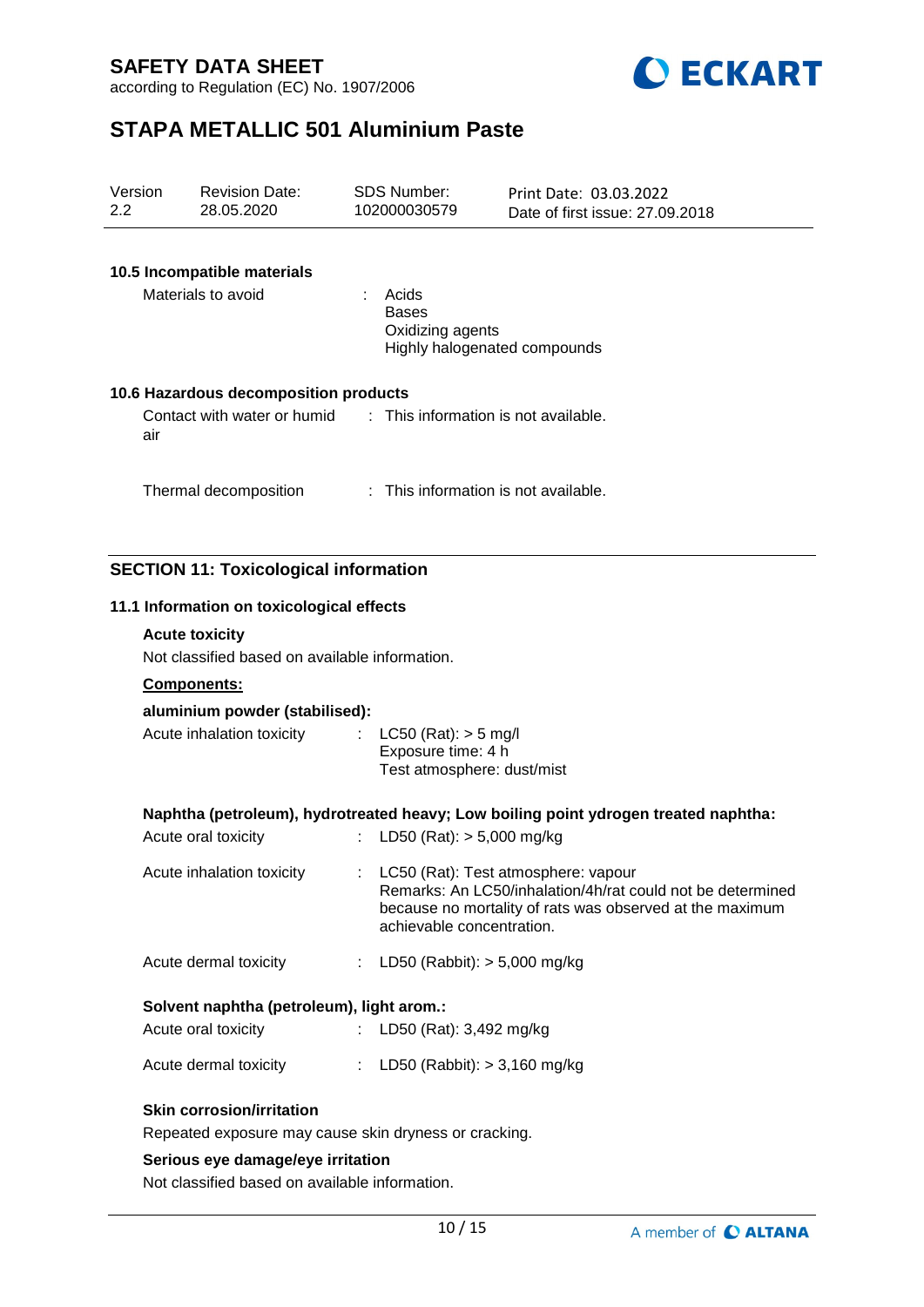according to Regulation (EC) No. 1907/2006



# **STAPA METALLIC 501 Aluminium Paste**

| Version<br>2.2                                                                                                                 |                    | <b>Revision Date:</b><br>28.05.2020                                                | <b>SDS Number:</b><br>102000030579 | Print Date: 03.03.2022<br>Date of first issue: 27,09,2018                           |
|--------------------------------------------------------------------------------------------------------------------------------|--------------------|------------------------------------------------------------------------------------|------------------------------------|-------------------------------------------------------------------------------------|
|                                                                                                                                |                    | Respiratory or skin sensitisation                                                  |                                    |                                                                                     |
|                                                                                                                                |                    | <b>Skin sensitisation</b><br>Not classified based on available information.        |                                    |                                                                                     |
|                                                                                                                                |                    | <b>Respiratory sensitisation</b><br>Not classified based on available information. |                                    |                                                                                     |
|                                                                                                                                |                    | <b>Germ cell mutagenicity</b><br>Not classified based on available information.    |                                    |                                                                                     |
|                                                                                                                                |                    | Carcinogenicity<br>Not classified based on available information.                  |                                    |                                                                                     |
|                                                                                                                                |                    | <b>Reproductive toxicity</b><br>Not classified based on available information.     |                                    |                                                                                     |
|                                                                                                                                |                    | <b>STOT - single exposure</b><br>Not classified based on available information.    |                                    |                                                                                     |
|                                                                                                                                | Components:        |                                                                                    |                                    |                                                                                     |
| Solvent naphtha (petroleum), light arom.:<br>Assessment: May cause respiratory irritation., May cause drowsiness or dizziness. |                    |                                                                                    |                                    |                                                                                     |
|                                                                                                                                |                    | <b>STOT - repeated exposure</b><br>Not classified based on available information.  |                                    |                                                                                     |
|                                                                                                                                |                    | <b>Aspiration toxicity</b><br>Not classified based on available information.       |                                    |                                                                                     |
|                                                                                                                                | Components:        |                                                                                    |                                    |                                                                                     |
| Solvent naphtha (petroleum), light arom.:<br>May be fatal if swallowed and enters airways.                                     |                    |                                                                                    |                                    |                                                                                     |
|                                                                                                                                |                    | <b>Further information</b>                                                         |                                    |                                                                                     |
|                                                                                                                                | <b>Product:</b>    | Remarks: No data available                                                         |                                    |                                                                                     |
|                                                                                                                                | <b>Components:</b> |                                                                                    |                                    |                                                                                     |
|                                                                                                                                |                    | Remarks: Solvents may degrease the skin.                                           |                                    | Naphtha (petroleum), hydrotreated heavy; Low boiling point ydrogen treated naphtha: |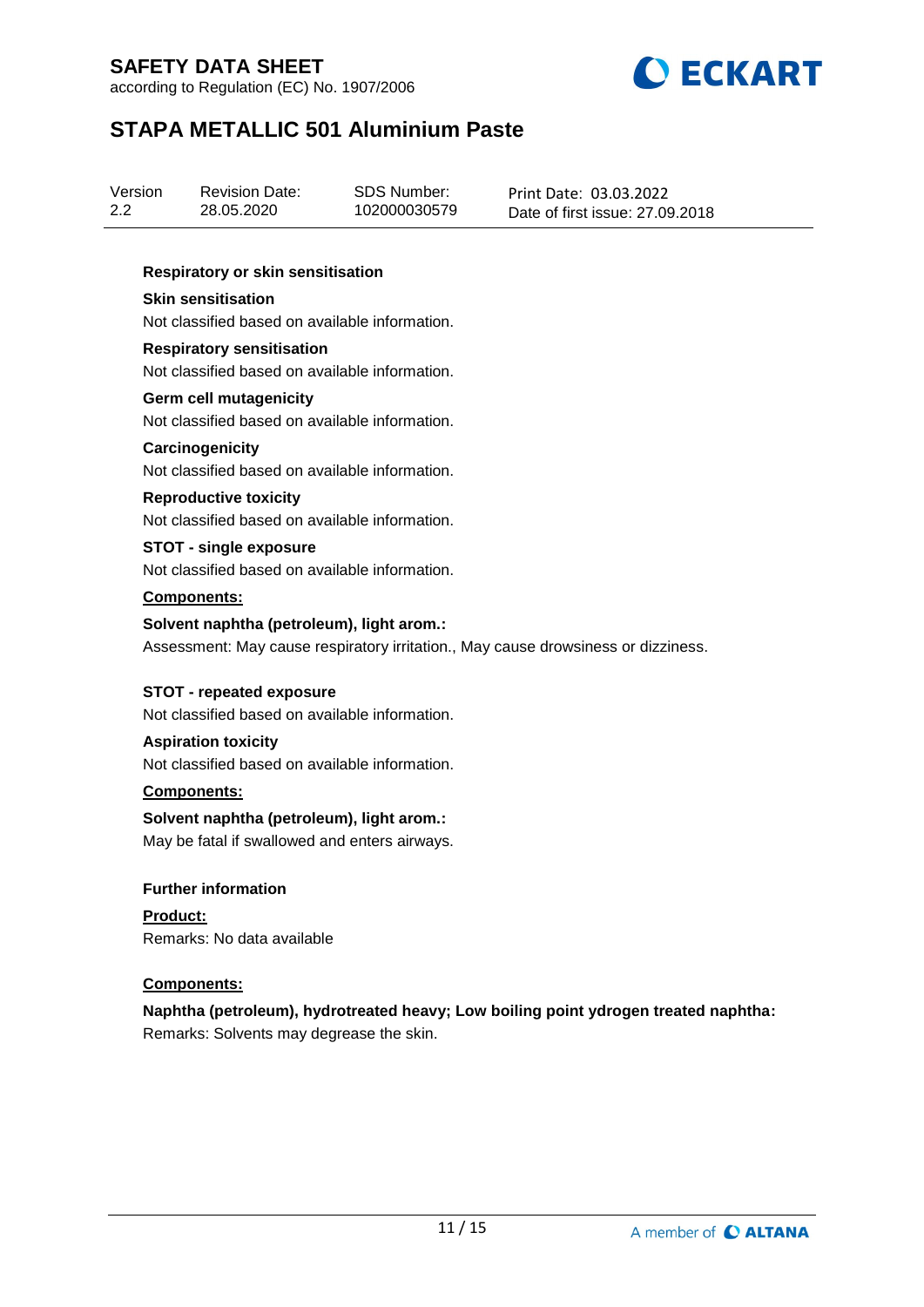according to Regulation (EC) No. 1907/2006



# **STAPA METALLIC 501 Aluminium Paste**

| -2.2<br>102000030579<br>28.05.2020<br>Date of first issue: 27,09,2018 | Print Date: 03.03.2022 |
|-----------------------------------------------------------------------|------------------------|
|-----------------------------------------------------------------------|------------------------|

## **SECTION 12: Ecological information**

### **12.1 Toxicity**

| <b>Components:</b>                                  |                                                                                                                                                                                                            |
|-----------------------------------------------------|------------------------------------------------------------------------------------------------------------------------------------------------------------------------------------------------------------|
| Solvent naphtha (petroleum), light arom.:           |                                                                                                                                                                                                            |
| <b>Ecotoxicology Assessment</b>                     |                                                                                                                                                                                                            |
| hazard                                              | Long-term (chronic) aquatic : Toxic to aquatic life with long lasting effects.                                                                                                                             |
| 12.2 Persistence and degradability                  |                                                                                                                                                                                                            |
| No data available                                   |                                                                                                                                                                                                            |
| 12.3 Bioaccumulative potential<br>No data available |                                                                                                                                                                                                            |
| 12.4 Mobility in soil                               |                                                                                                                                                                                                            |
| No data available                                   |                                                                                                                                                                                                            |
| 12.5 Results of PBT and vPvB assessment             |                                                                                                                                                                                                            |
| <b>Product:</b>                                     |                                                                                                                                                                                                            |
| Assessment                                          | This substance/mixture contains no components considered<br>to be either persistent, bioaccumulative and toxic (PBT), or<br>very persistent and very bioaccumulative (vPvB) at levels of<br>0.1% or higher |
| 12.6 Other adverse effects                          |                                                                                                                                                                                                            |
| <b>Product:</b>                                     |                                                                                                                                                                                                            |
| Additional ecological<br>information                | : An environmental hazard cannot be excluded in the event of<br>unprofessional handling or disposal.<br>Harmful to aquatic life with long lasting effects.                                                 |
| <b>Components:</b>                                  |                                                                                                                                                                                                            |
|                                                     | Naphtha (petroleum), hydrotreated heavy; Low boiling point ydrogen treated naphtha:                                                                                                                        |
| Additional ecological<br>÷<br>information           | No data available                                                                                                                                                                                          |

## **SECTION 13: Disposal considerations**

| 13.1 Waste treatment methods<br>Product<br>The product should not be allowed to enter drains, water<br>courses or the soil. | European Waste Catalogue<br>European Waste Catalogue | : 12 01 04 - non-ferrous metal dust and particles<br>: 10 03 21 - other particulates and dust (including ball-mill dust)<br>containing hazardous substances |
|-----------------------------------------------------------------------------------------------------------------------------|------------------------------------------------------|-------------------------------------------------------------------------------------------------------------------------------------------------------------|
|                                                                                                                             |                                                      |                                                                                                                                                             |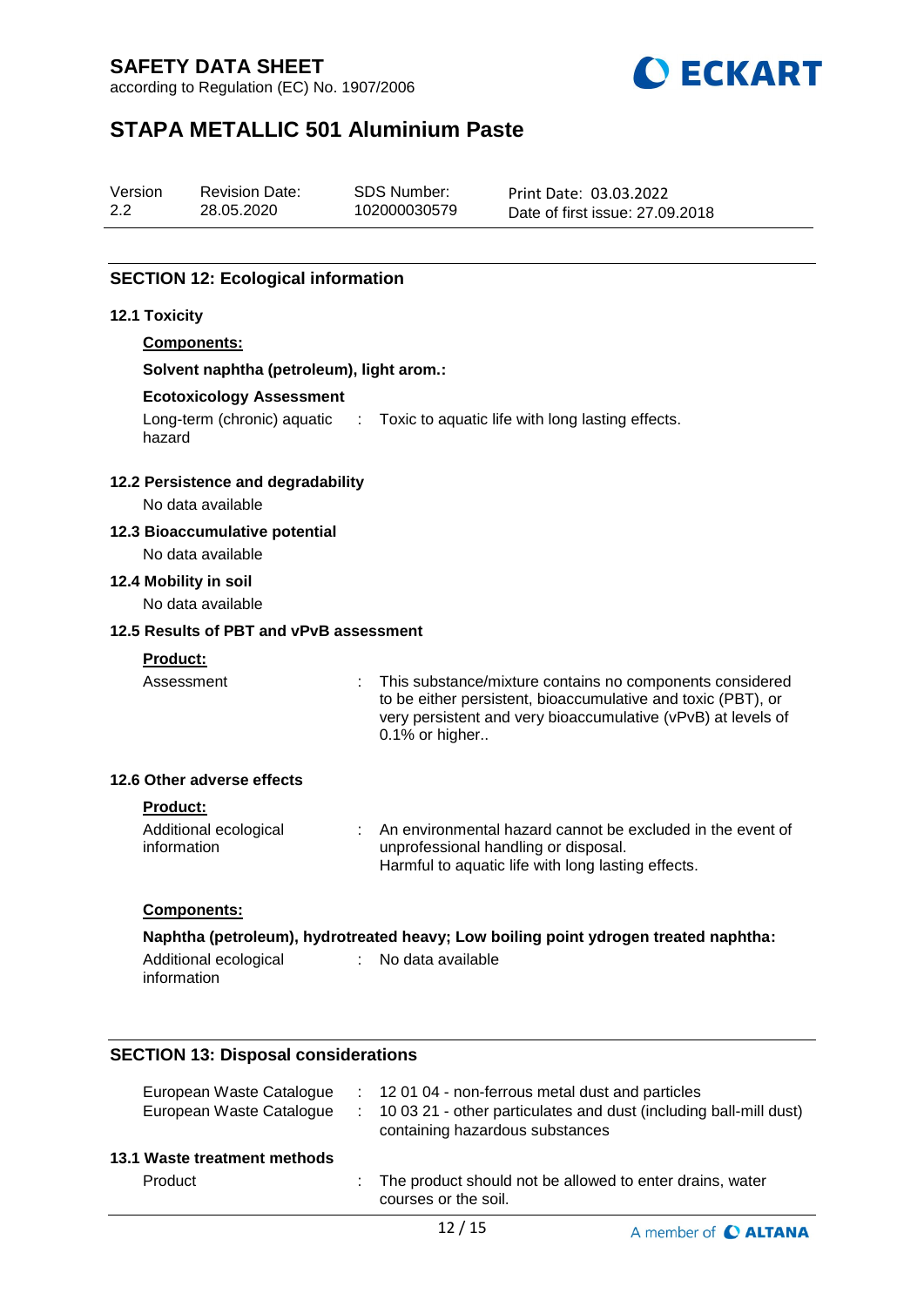



# **STAPA METALLIC 501 Aluminium Paste**

| Version<br>$2.2\phantom{0}$ | <b>Revision Date:</b><br>28.05.2020                                     | <b>SDS Number:</b><br>102000030579 | Print Date: 03.03.2022<br>Date of first issue: 27.09.2018                                                |  |  |
|-----------------------------|-------------------------------------------------------------------------|------------------------------------|----------------------------------------------------------------------------------------------------------|--|--|
|                             | Contaminated packaging                                                  | ÷                                  | In accordance with local and national regulations.<br>In accordance with local and national regulations. |  |  |
|                             |                                                                         |                                    |                                                                                                          |  |  |
|                             | <b>SECTION 14: Transport information</b>                                |                                    |                                                                                                          |  |  |
| 14.1 UN number              |                                                                         |                                    |                                                                                                          |  |  |
|                             | 14.2 UN proper shipping name                                            |                                    |                                                                                                          |  |  |
|                             | 14.3 Transport hazard class(es)                                         |                                    |                                                                                                          |  |  |
| 14.4 Packing group          |                                                                         |                                    |                                                                                                          |  |  |
|                             | 14.5 Environmental hazards                                              |                                    |                                                                                                          |  |  |
|                             | 14.6 Special precautions for user                                       |                                    |                                                                                                          |  |  |
| Remarks                     |                                                                         | regulations.                       | Not classified as dangerous in the meaning of transport                                                  |  |  |
|                             | 14.7 Transport in bulk according to Annex II of Marpol and the IBC Code |                                    |                                                                                                          |  |  |

Not applicable for product as supplied.

### **SECTION 15: Regulatory information**

#### **15.1 Safety, health and environmental regulations/legislation specific for the substance or mixture**

| REACH - Candidate List of Substances of Very High<br>Concern for Authorisation (Article 59). | t. | Not applicable |
|----------------------------------------------------------------------------------------------|----|----------------|
| Regulation (EC) No 1005/2009 on substances that<br>deplete the ozone layer                   | ÷. | Not applicable |
| Regulation (EC) No 850/2004 on persistent organic<br>pollutants                              | ÷. | Not applicable |

#### **15.2 Chemical safety assessment**

### **SECTION 16: Other information**

#### **Full text of H-Statements**

| H226             | $\therefore$ Flammable liquid and vapour.       |
|------------------|-------------------------------------------------|
| H <sub>228</sub> | : Flammable solid.                              |
| H304             | : May be fatal if swallowed and enters airways. |
| H335             | : May cause respiratory irritation.             |
| H336             | : May cause drowsiness or dizziness.            |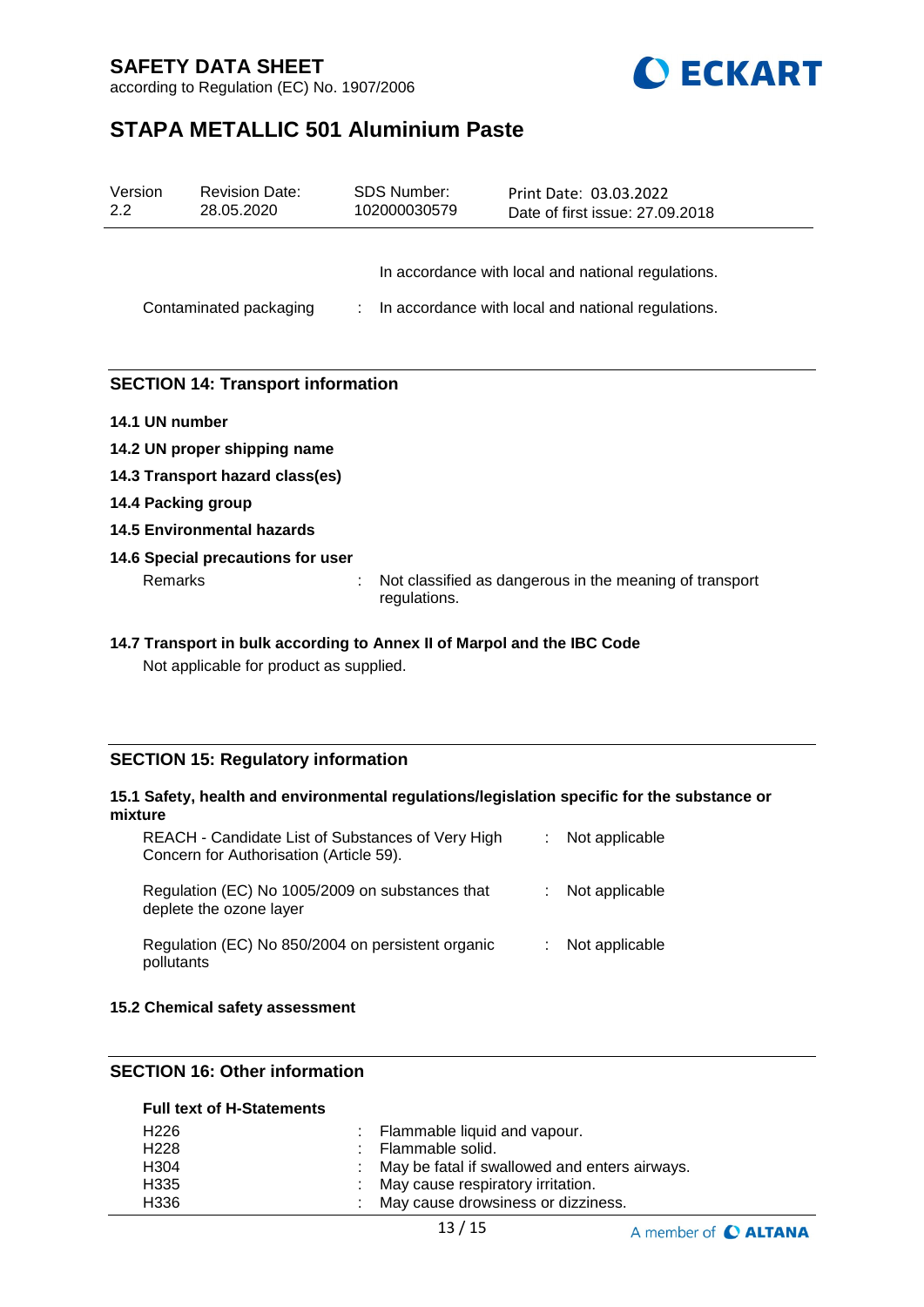according to Regulation (EC) No. 1907/2006



# **STAPA METALLIC 501 Aluminium Paste**

| Version | <b>Revision Date:</b> | SDS Number:  | Print Date: 03.03.2022          |
|---------|-----------------------|--------------|---------------------------------|
| 2.2     | 28.05.2020            | 102000030579 | Date of first issue: 27,09,2018 |

H411 : Toxic to aquatic life with long lasting effects.

#### **Full text of other abbreviations**

| <b>Aquatic Chronic</b> | : Long-term (chronic) aquatic hazard                     |
|------------------------|----------------------------------------------------------|
| Asp. Tox.              | <b>Aspiration hazard</b>                                 |
| Flam. Liq.             | : Flammable liquids                                      |
| Flam. Sol.             | : Flammable solids                                       |
| STOT SE                | : Specific target organ toxicity - single exposure       |
| GB EH40                | : UK. EH40 WEL - Workplace Exposure Limits               |
| GB EH40 / TWA          | : Long-term exposure limit (8-hour TWA reference period) |

ADN - European Agreement concerning the International Carriage of Dangerous Goods by Inland Waterways; ADR - European Agreement concerning the International Carriage of Dangerous Goods by Road; AICS - Australian Inventory of Chemical Substances; ASTM - American Society for the Testing of Materials; bw - Body weight; CLP - Classification Labelling Packaging Regulation; Regulation (EC) No 1272/2008; CMR - Carcinogen, Mutagen or Reproductive Toxicant; DIN - Standard of the German Institute for Standardisation; DSL - Domestic Substances List (Canada); ECHA - European Chemicals Agency; EC-Number - European Community number; ECx - Concentration associated with x% response; ELx - Loading rate associated with x% response; EmS - Emergency Schedule; ENCS - Existing and New Chemical Substances (Japan); ErCx - Concentration associated with x% growth rate response; GHS - Globally Harmonized System; GLP - Good Laboratory Practice; IARC - International Agency for Research on Cancer; IATA - International Air Transport Association; IBC - International Code for the Construction and Equipment of Ships carrying Dangerous Chemicals in Bulk; IC50 - Half maximal inhibitory concentration; ICAO - International Civil Aviation Organization; IECSC - Inventory of Existing Chemical Substances in China; IMDG - International Maritime Dangerous Goods; IMO - International Maritime Organization; ISHL - Industrial Safety and Health Law (Japan); ISO - International Organisation for Standardization; KECI - Korea Existing Chemicals Inventory; LC50 - Lethal Concentration to 50 % of a test population; LD50 - Lethal Dose to 50% of a test population (Median Lethal Dose); MARPOL - International Convention for the Prevention of Pollution from Ships; n.o.s. - Not Otherwise Specified; NO(A)EC - No Observed (Adverse) Effect Concentration; NO(A)EL - No Observed (Adverse) Effect Level; NOELR - No Observable Effect Loading Rate; NZIoC - New Zealand Inventory of Chemicals; OECD - Organization for Economic Co-operation and Development; OPPTS - Office of Chemical Safety and Pollution Prevention; PBT - Persistent, Bioaccumulative and Toxic substance; PICCS - Philippines Inventory of Chemicals and Chemical Substances; (Q)SAR - (Quantitative) Structure Activity Relationship; REACH - Regulation (EC) No 1907/2006 of the European Parliament and of the Council concerning the Registration, Evaluation, Authorisation and Restriction of Chemicals; RID - Regulations concerning the International Carriage of Dangerous Goods by Rail; SADT - Self-Accelerating Decomposition Temperature; SDS - Safety Data Sheet; SVHC - Substance of Very High Concern; TCSI - Taiwan Chemical Substance Inventory; TRGS - Technical Rule for Hazardous Substances; TSCA - Toxic Substances Control Act (United States); UN - United Nations; vPvB - Very Persistent and Very Bioaccumulative

#### **Further information**

The information provided in this Safety Data Sheet is correct to the best of our knowledge, information and belief at the date of its publication. The information given is designed only as a guidance for safe handling, use, processing, storage, transportation, disposal and release and is not to be considered a warranty or quality specification. The information relates only to the specific material designated and may not be valid for such material used in combination with any other materials or in any process, unless specified in the text.